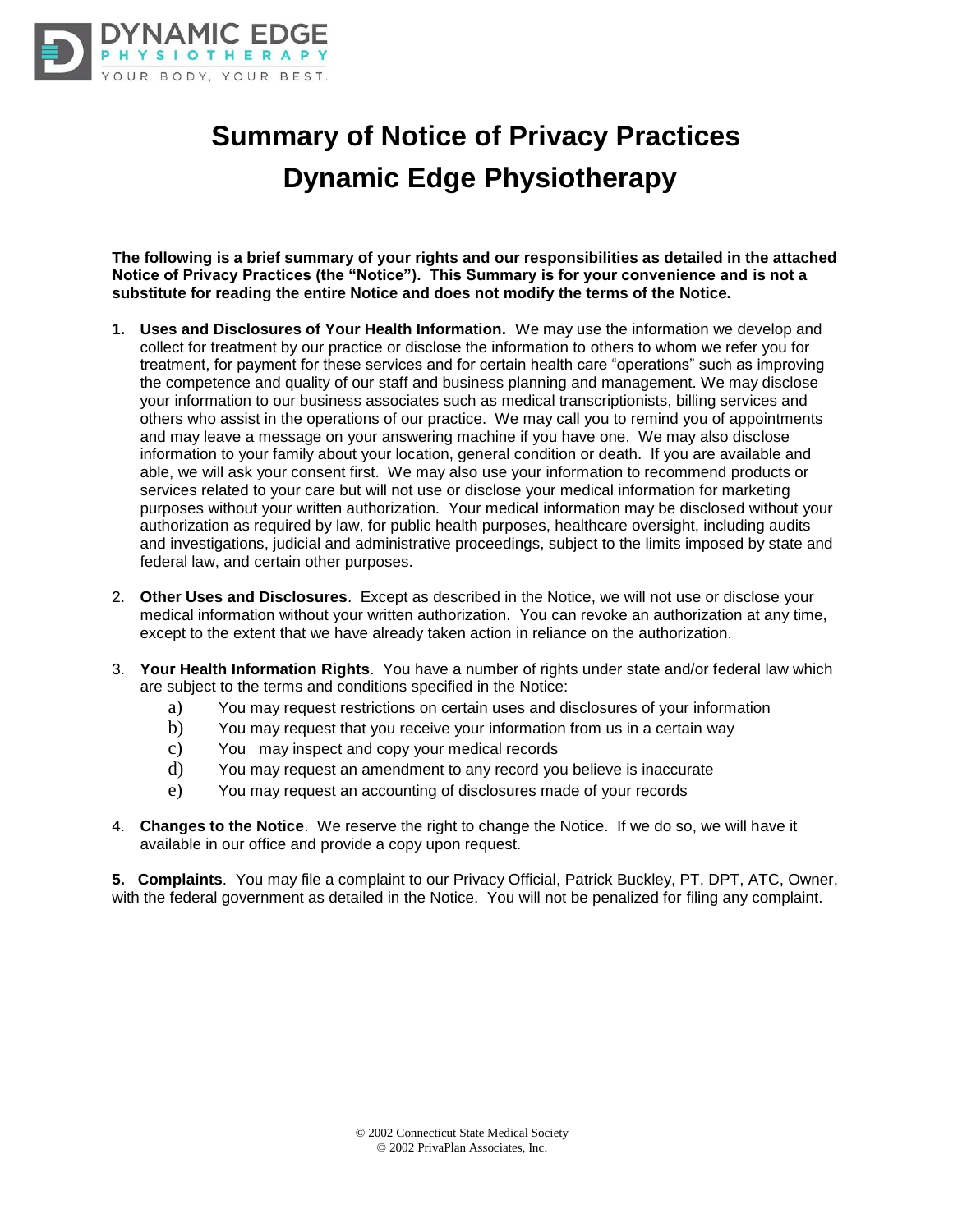# **Notice of Privacy Practices Dynamic Edge PhysioTherapy**

#### **Effective Date: April 14, 2003**

#### **THIS NOTICE DESCRIBES HOW MEDICAL INFORMATION ABOUT YOU MAY BE USED AND DISCLOSED AND HOW YOU CAN GET ACCESS TO THIS INFORMATION. PLEASE REVIEW IT CAREFULLY.**

*We understand the importance of privacy, and are committed to maintaining the confidentiality of your medical information. We make a record of the medical care we provide, and may receive such records from others. We use these records to provide or enable other health care providers to provide quality medical care, to obtain payment for services provided to you as allowed by your health plan and to enable us to meet our professional and legal obligations to operate this medical practice properly. We are required by law to maintain the privacy of protected health information and to provide individuals with notice of our legal duties and privacy practices with respect to protected health information. This notice describes how we may use and disclose your medical information. It also describes your rights and our legal obligations with respect to your medical information. If you have any questions about this Notice, please contact our Privacy Officer listed above.*

#### **A. How this Medical Practice May Use or Disclose Your Health Information**

The law permits us to use or disclose your health information for the following purposes:

1. Treatment. We may use medical information about you to provide your medical care. We disclose medical information to our employees and others who are involved in providing the care you need. For example, we may share your medical information with other physicians or other health care providers who will provide services, which we do not provide. We may also share this information with a pharmacist who needs it to dispense a prescription to you, or a laboratory that performs a test.

2. Payment. We may use and disclose medical information about you to obtain payment for the services we provide. For example, we may give your health plan the information it requires before it will pay us. We may also disclose information to other health care providers to assist them in obtaining payment for services they have provided to you.

3. Health Care Operations. We may use and disclose medical information about you to operate this medical practice. For example, we may use and disclose this information to review and improve the quality of care we provide, or the competence and qualifications of our professional staff. We may also use and disclose this information to request that your health plan authorize services or referrals. We may also use and disclose this information as necessary for medical reviews, legal services and audits, including fraud and abuse detection and compliance programs and business planning and management. We may also share your information with other health care providers, a health care clearinghouse or health plans that have a relationship with you when they request this information, to help them with their quality assessment and improvement activities, their efforts to improve health or reduce health care costs, their review of compliance, qualifications and performance of health care professionals, their training programs, their accreditation, certification or licensing activities, or their health care fraud and abuse detection and compliance efforts.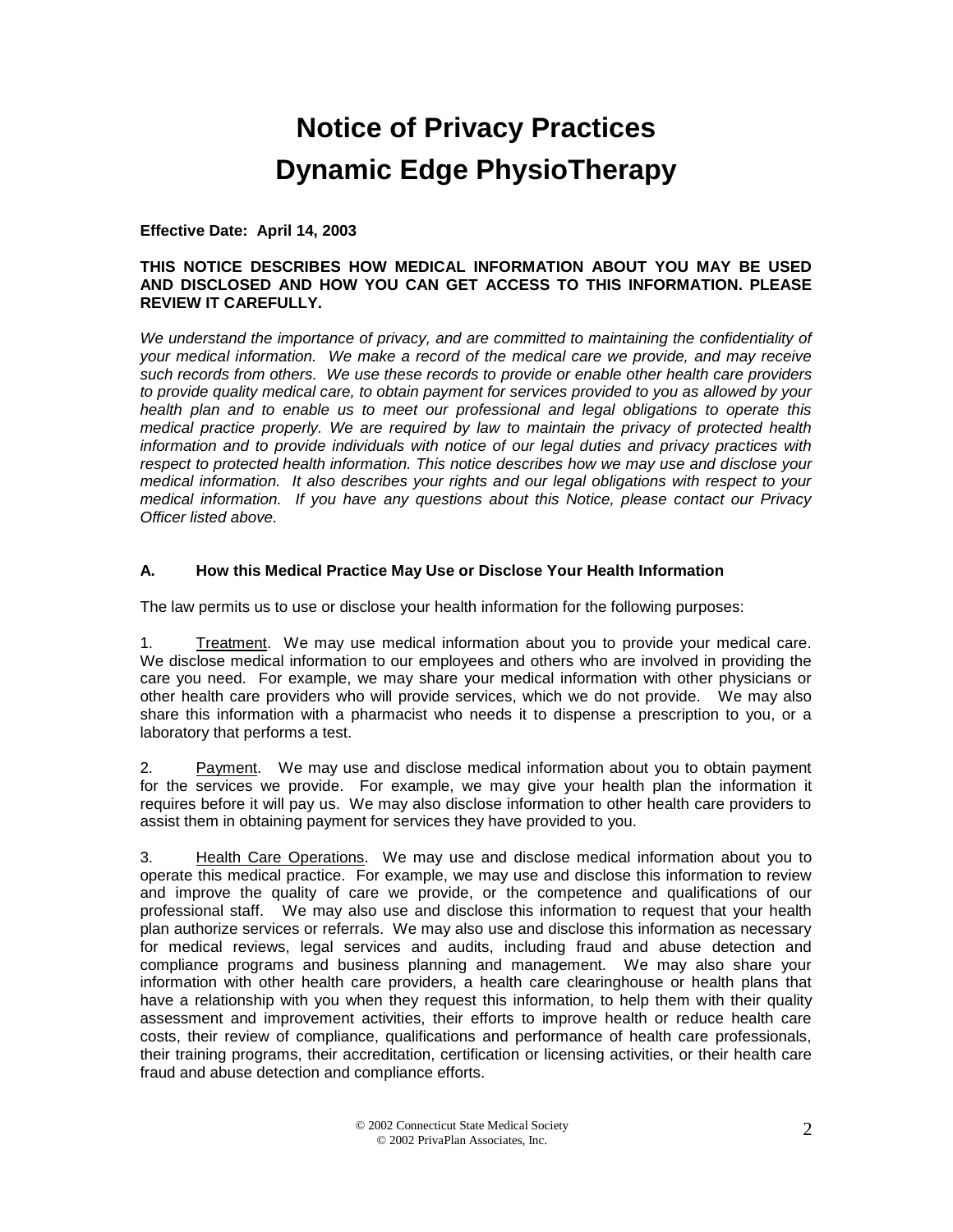4. Business Associates. We may share your medical information with our "business associates", such as our billing service that performs administrative services for us. We have a written contract with each of these business associates that contains terms requiring them to protect the confidentiality of your medical information.

5. Appointment Reminders. We may use and disclose medical information to contact and remind you about appointments. If you are not home, we may leave this information with the person answering the phone or on your answering machine.

6. Sign in sheet. We may ask you to sign in when you arrive at our office. We may also call out your name when we are ready to see you.

7. Notification and communication with family. We may disclose your health information to a family member or a close friend or other person you identify where relevant to that person's involvement in your care or payment for your care. We may disclose your health information to notify or assist in notifying a family member, your personal representative or another person responsible for your care about your location, your general condition or in the event of your death. In the event of a disaster, we may disclose information to a relief organization so that they may coordinate these notification efforts. If you are able and available to agree or object, we will give you the opportunity to object prior to making these disclosures, although we may disclose this information in a disaster even over your objection if we believe it is necessary to respond to the emergency circumstances. If you are unable or unavailable to agree or object, our health professionals will use their best judgment in communicating with your family and others.

8. Marketing. We may contact you to give you information about product or services related to your treatment, case management or care coordination, or to direct or recommend other treatments or health-related benefits and services that may be of interest to you or to provide you with small gifts. We may also encourage you to purchase a product or service when we see you. We will not use of disclose your medical information for marketing purposes without your written authorization.

9. Required by law. As required by law, we will use and disclose your health information, but we will limit our use or disclosure to the relevant requirements of the law. When the law requires us to report abuse, neglect or domestic violence, or respond to judicial or administrative proceedings, or to law enforcement officials, we will further comply with the requirement set forth below concerning those activities.

10. Public health. We may, and are sometimes required by law to disclose your health information to public health authorities for purposes related to: preventing or controlling disease, injury or disability; reporting child, elder or dependent adult abuse or neglect; reporting domestic violence; reporting to the Food and Drug Administration problems with products and reactions to medications; and reporting disease or infection exposure. When we report suspected elder or dependent adult abuse or domestic violence, we will inform you or your personal representative promptly unless in our best professional judgment, we believe the notification would place you at risk of serious harm or would require informing a personal representative we believe is responsible for the abuse or harm.

11. Health oversight activities. We may, and are sometimes required by law to disclose your health information to health oversight agencies during the course of audits, investigations, inspections, licensure and other proceedings.

12. Judicial and administrative proceedings. We may, and are sometimes required by law, to disclose your health information in the course of any administrative or judicial proceeding to the extent expressly authorized by a court or administrative order. We may also disclose information about you in response to a subpoena, discovery request or other lawful process if reasonable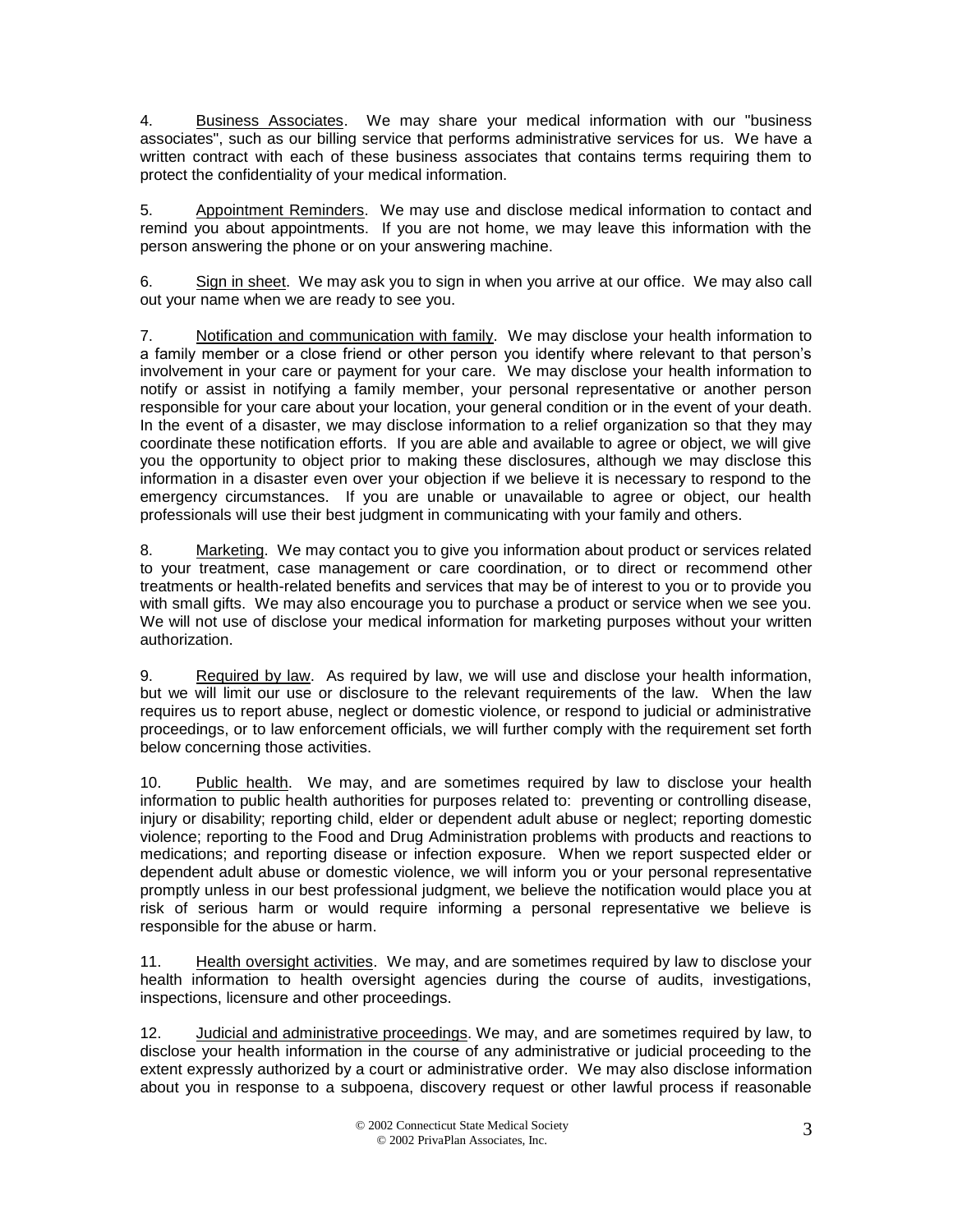efforts have been made to notify you of the request and you have not objected, or if your objections have been resolved by a court or administrative order.

13. Law enforcement. We may, and are sometimes required by law, to disclose your health information to a law enforcement official for purposes such as identifying of locating a suspect, fugitive, material witness or missing person, complying with a court order, warrant, grand jury subpoena and other law enforcement purposes.

14. Coroners. We may, and are often required by law, to disclose your health information to coroners in connection with their investigations of deaths.

15. Organ or tissue donation. We may disclose your health information to organizations involved in procuring, banking or transplanting organs and tissues.

16. To avert a serious threat to health or safety. We may, and are sometimes required by law, to disclose your health information to appropriate persons in order to prevent or lessen a serious and imminent threat to the health or safety of a particular person or the general public.

17. Specialized government functions. We may disclose your health information for military or national security purposes or to correctional institutions or law enforcement officers that have you in their lawful custody.

18. Worker's compensation. We may disclose your health information as necessary to comply with worker's compensation laws. For example, to the extent your care is covered by workers' compensation, we will make periodic reports to your employer about your condition. We are also required by law to report cases of occupational injury or occupational illness to the employer or workers' compensation insurer.

19. Change of Ownership. In the event that this medical practice is sold or merged with another organization, your health information/record may be transferred the new owner, although you will maintain the right to request that copies of your health information be transferred to another physician or medical group.

#### **B. When This Medical Practice May Not Use or Disclose Your Health Information**

Except as described in this Notice of Privacy Practices, this medical practice will not use or disclose health information, which identifies you without your written authorization. If you do authorize this medical practice to use or disclose your health information for another purpose, you may revoke your authorization in writing at any time, except to the extent that we have already taken action in reliance on the authorization.

#### **C. Your Health Information Rights**

1. Right to Request Special Privacy Protections. You have the right to request restrictions on certain uses and disclosures of your health information, by submitting a written request specifying what information you want to limit and what limitations on our use or disclosure of that information you wish to have imposed. We reserve the right to accept or reject your request, and will notify you of our decision.

2. Right to Request Confidential Communications. You have the right to request that you receive your health information in a specific way or at a specific location. For example, you may ask that we send information to a particular e-mail account or to your work address. We will comply with all reasonable requests submitted in writing which specify how or where you wish to receive these communications.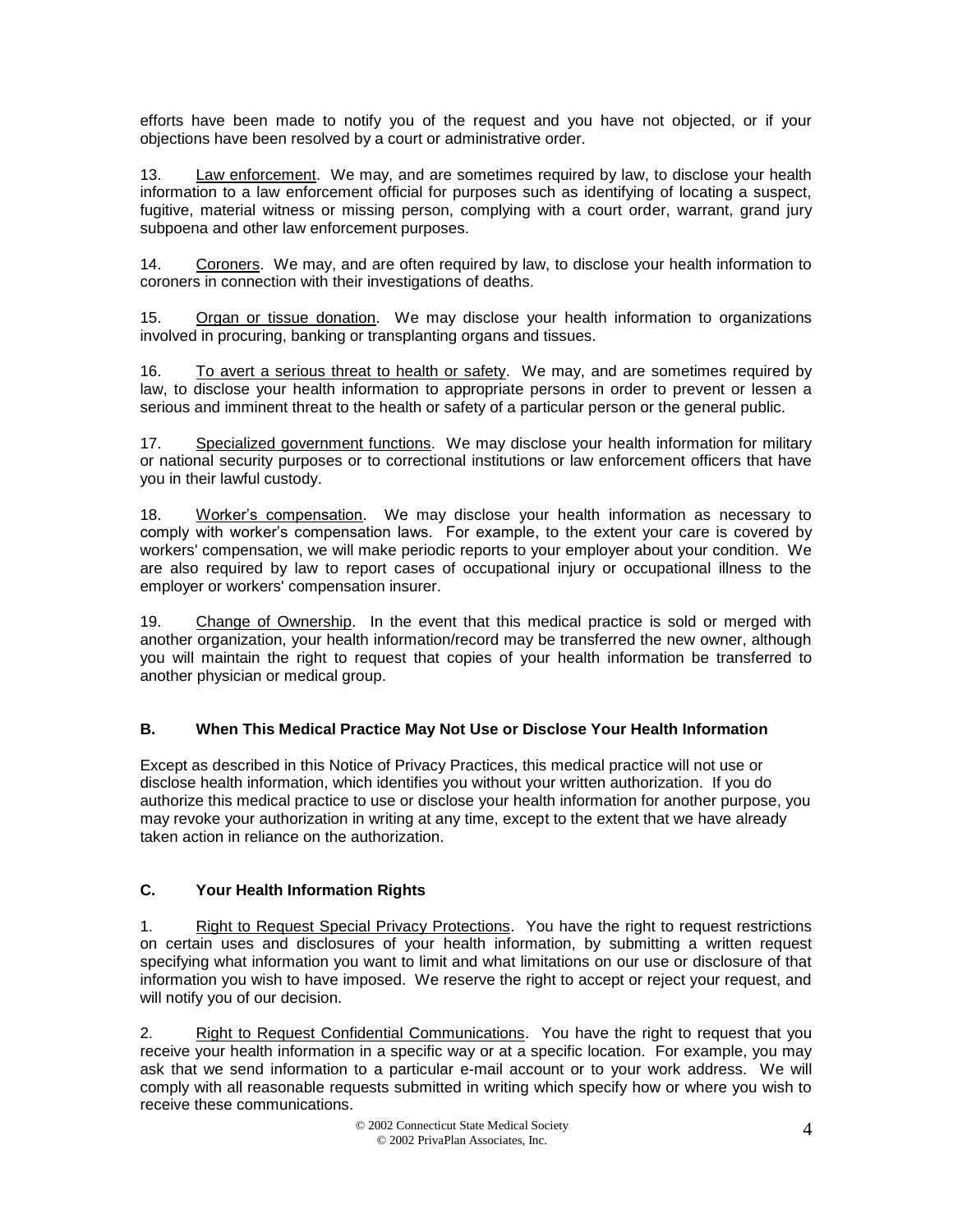3. Right to Inspect and Copy. You have the right to inspect and copy your health information, with limited exceptions. To access your medical information, you must submit a written request detailing what information you want access to and whether you want to inspect it or get a copy of it. We will charge a reasonable fee, as allowed by Connecticut law. We may deny your request under limited circumstances.

4. Right to Amend or Supplement. You have a right to request that we amend your health information that you believe is incorrect or incomplete. You must make a request to amend in writing, and include the reasons you believe the information is inaccurate or incomplete. We are not required to change your health information, and will provide you with information about this medical practice's denial and how you can disagree with the denial. We may deny your request if we do not have the information, if we did not create the information (unless the person or entity that created the information is no longer available to make the amendment), if you would not be permitted to inspect or copy the information at issue, or if the information is accurate and complete as is.

5. Right to an Accounting of Disclosures. You have a right to receive an accounting of disclosures of your health information made by this medical practice, except that this medical practice does not have to account for the disclosures provided to you or pursuant to your written authorization, or as described in paragraphs 1 (treatment), 2 (payment), 3 (health care operations), 7 (notification and communication with family) and 17 (certain government functions) of Section A of this Notice of Privacy Practices or disclosures of data which exclude direct patient identifiers for purposes of research or public health or disclosures which are incident to a use or disclosure otherwise permitted or authorized by law, or the disclosures to a health oversight agency or law enforcement official to the extent this medical practice has received notice from that agency or official that providing this accounting would be reasonably likely to impede their activities and certain other disclosures.

6. Right to Receive a Notice of Privacy Practices. You have a right to receive a paper copy of this Notice of Privacy Practices, even if you have previously requested its receipt by e-mail.

If you would like to have a more detailed explanation of these rights or if you would like to exercise one or more of these rights, contact our Privacy Officer listed at the top of this Notice of Privacy Practices.

#### **D. Special Rules Regarding Disclosure of Psychiatric, Substance Abuse and HIV-Related Information**

Under Connecticut or federal law, additional restrictions may apply to disclosures of health information that relates to care for psychiatric conditions, substance abuse or HIV-related testing and treatment. This information may not be disclosed without your specific written permission, except as may be specifically required or permitted by Connecticut or federal law. The following are examples of disclosures that may be made without your specific written permission:

- Psychiatric information. We may disclose psychiatric information to a mental health program if needed for your diagnosis or treatment. We may also disclose very limited psychiatric information for payment purposes.
- HIV-related information. We may disclose HIV-related information for purposes of treatment or payment.
- Substance abuse treatment. We may disclose information obtained from a substance abuse program in an emergency.

### **E. Changes to this Notice of Privacy Practices**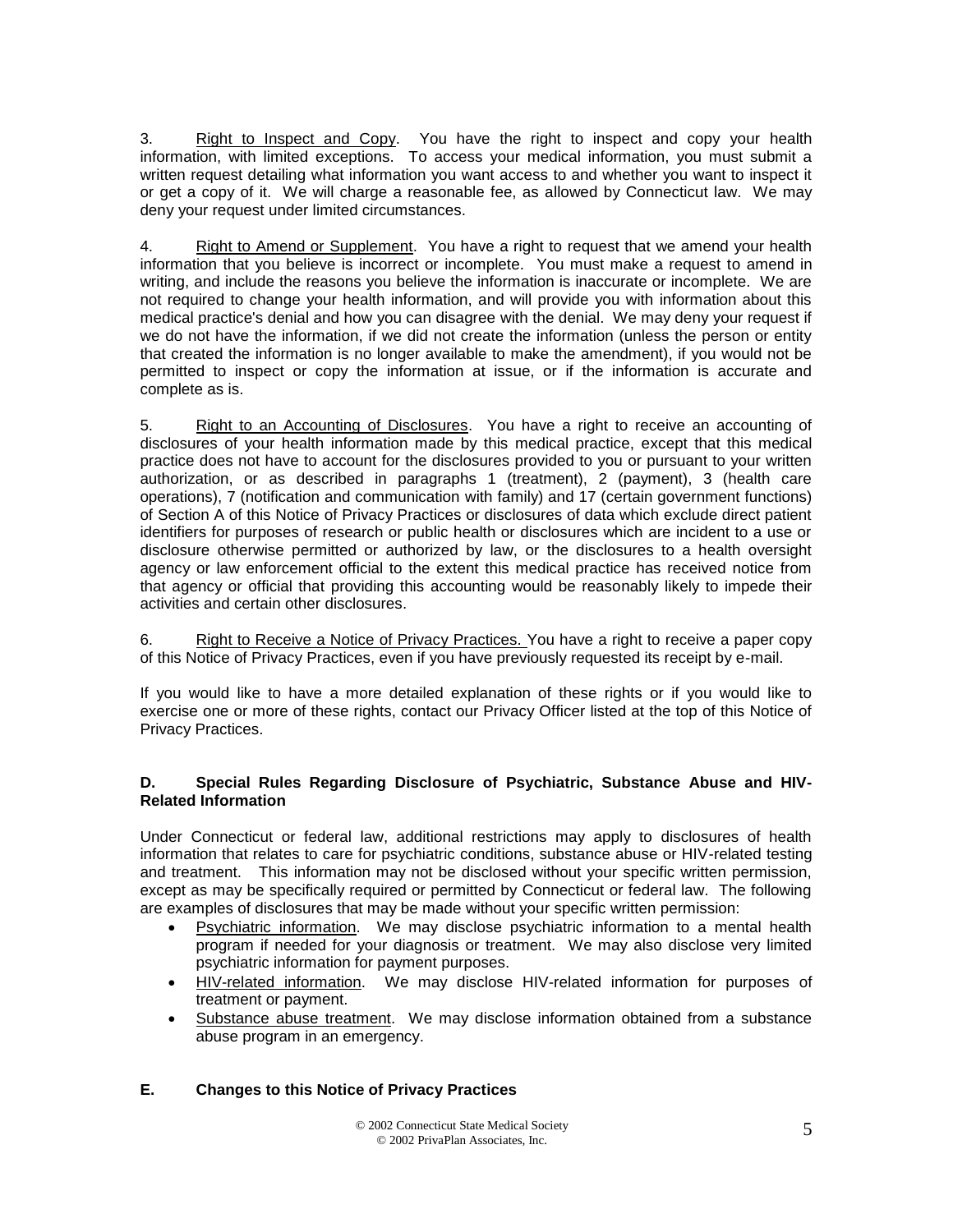We reserve the right to amend this Notice of Privacy Practices at any time in the future. Until such amendment is made, we are required by law to comply with this Notice. After an amendment is made, the revised Notice of Privacy Protections will apply to all protected health information that we maintain, regardless of when it was created or received. We will keep a copy of the current notice available in our reception area, and provide you with a copy upon request.

#### **F. Complaints**

Complaints about this Notice of Privacy Practices or how this medical practice handles your health information should be directed to our Privacy Officer listed at the top of this Notice of Privacy Practices.

You may also submit a complaint to:

Department of Health and Human Services Office of Civil Rights Hubert H. Humphrey Bldg. 200 Independence Avenue, S.W. Room 509F HHH Building Washington, DC 20201

You will not be penalized for filing a complaint.